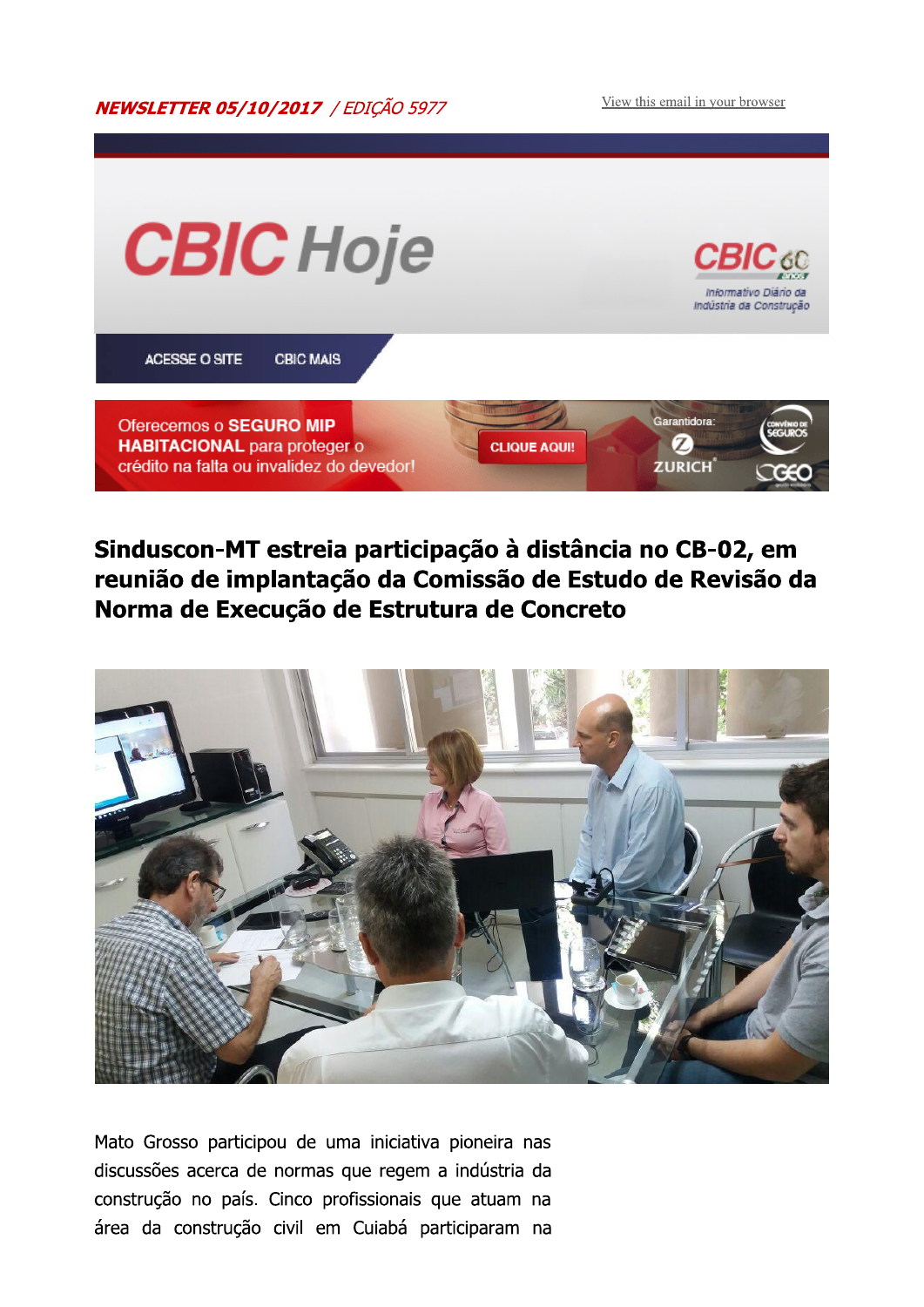manhã desta quinta-feira (5) de uma webconferência do CB-02 (Comitê Brasileiro da Construção Civil) para a implantação da Comissão de Estudo de Revisão da Norma de Execução de Estrutura de Concreto (ABNT NBR 14.931). Na sala de reuniões da Plaenge Empreendimentos Ltda., empresa associada ao Sindicato das Indústrias da Construção do Estado de Mato Grosso (Sinduscon-MT), foi instalado um ponto focal que permitiu a participação dos profissionais, em tempo real, na comissão de estudo.

A possibilidade de participar remotamente das reuniões da ABNT teve início após solicitação do Grupo de Acompanhamento de Normas da Comissão de Materiais, Tecnologia, Qualidade e Produtividade (Comat), que integra o Projeto de Gestão de Normas Técnicas do Setor, iniciativa CBIC e Senai Nacional. "Esse novo tipo de acesso da ABNT é muito bem-vindo, vai democratizar e enriquecer o processo de elaboração e revisão das normas técnicas. Os cinco profissionais talvez não estariam presentes se não fosse essa possibilidade de participar remotamente", destaca o presidente da Comat/CBIC.

"Isso significa a oportunidade que sindicatos têm de poder exercitar **um** trabalho voluntário na elaboração/revisão das normas, sem custos. Representa a chance de colaborar com o aperfeiçoamento das normas em vigor, expondo e sugerindo mudanças que sejam compatíveis com a realidade de cada região do país a partir da percepção de cada mercado", analisa a engenheira civil. Sheila Marcon, integrante da Comat/CBIC e assessora técnica do Sinduscon-MT.

Dessa primeira experiência, com o uso do Webex, participaram os docentes Manoel Santinho Rodrigues Júnior, professor-doutor da Universidade Federal de Mato Grosso (UFMT), e Daniel Brustolin Sperandio, professor do Centro Universitário Univag. Ambos são especialistas em estruturas de concreto. Como representantes das construtoras também participaram Enzo Bernardino Cerqueira (Ginco Urbanismo), Carlos Augusto Santos (Vanguard) e Rogério Fabian (Plaenge).



**O Sequro PASI** oferece planos para onstrutoras de qualquer porte. A partir de 1 vida já é possível contratar.

# **Clique aqui** e solicite uma proposta.



Núcleo de Seguros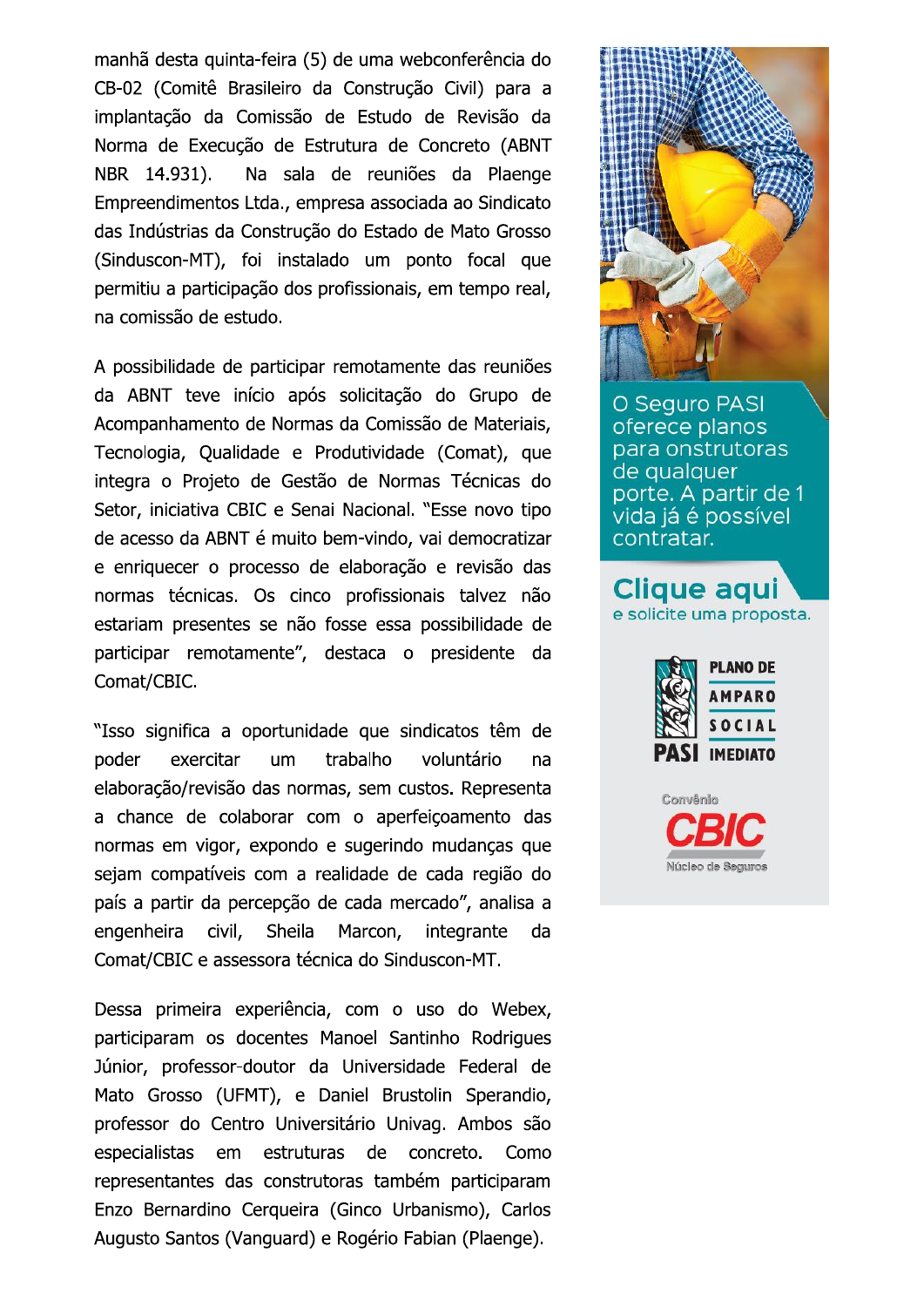A webconferência ocorreu no horário das 9h às 11h. Os encontros serão sempre às primeiras quartas-feiras do mês, no horário das 8h ao meio-dia (horário de Mato Grosso). Até a conclusão da revisão da ABNT NBR reuniões serão 14.931, as no mesmo local. Excepcionalmente, o segundo encontro do grupo será no dia 8 de novembro, em virtude de a data inicial coincidir com a véspera do feriado do Dia de Finados, em 2 de novembro (quinta-feira).

"A gente pode avaliar que foi um grande sucesso o início dos trabalhos, pois conseguimos reunir não só o setor construtivo, mas também a universidade, que é o meio formador de mão de obra e de produção do conhecimento e pesquisa. Nosso agradecimento especial ao empresário Rogério Fabian por disponibilizar não só o espaço, mas todo o aparato tecnológico para a realização da webconferência", completa Sheila Marcon.



### Aracaju (SE) recebe Fase III do Fórum de Concessões e Parcerias no próximo dia 16 de outubro

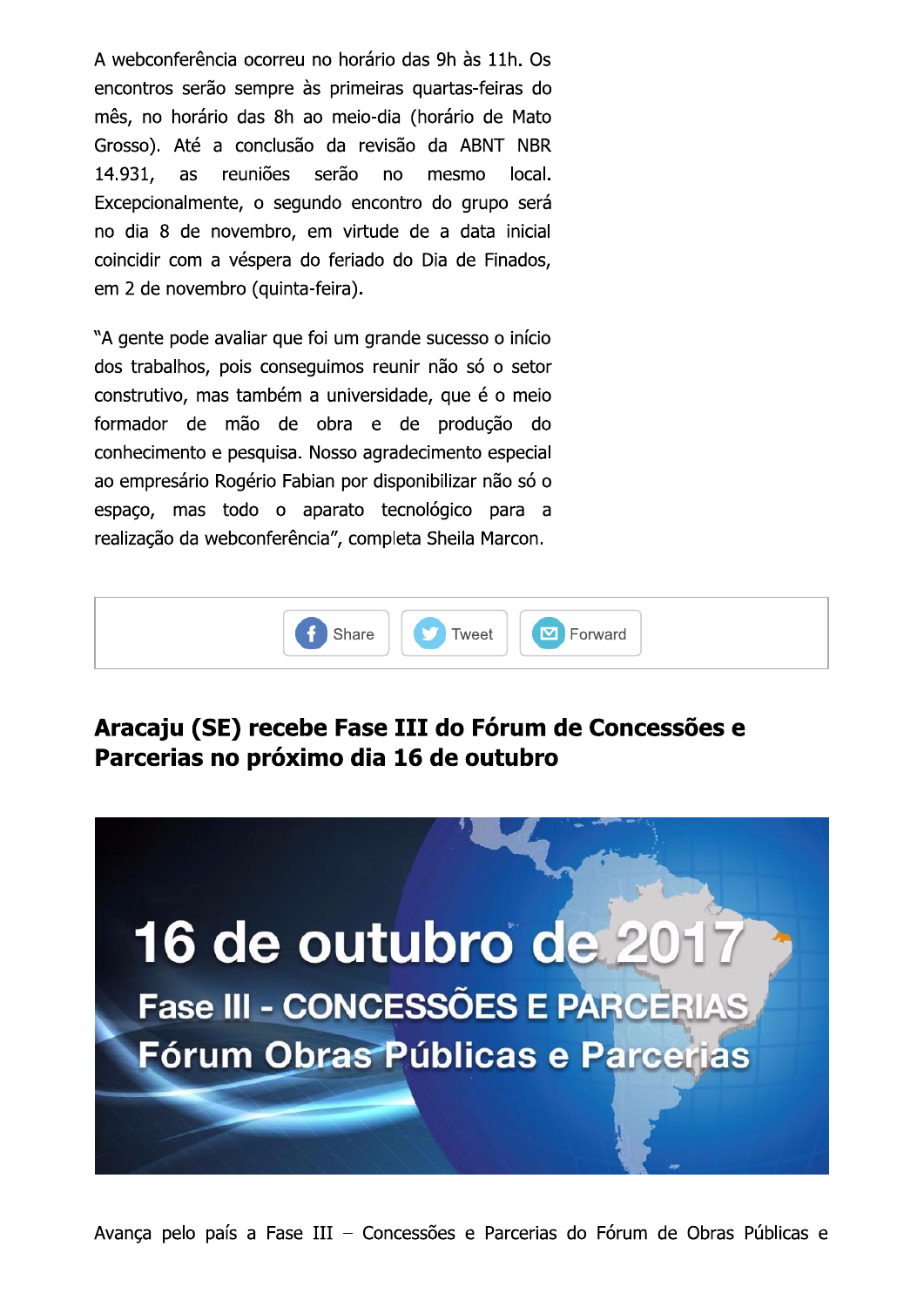Parcerias, de iniciativa da CBIC e do Senai Nacional. O próximo evento será realizado conjuntamente pela Ademi-SE, Sinduscon-SE e Aseopp no dia 16 de outubro, em Aracaju (SE). Participarão entre outros, o governador do Estado de Sergipe, Jackson Barreto de Lima; o prefeito de Aracaju, Edvaldo Nogueira Filho; os deputados André Moura (PSC-SE) e Laercio José de Oliveira (SD-SE); o presidente da Comissão de Infraestrutura - COP da CBIC, Carlos Eduardo Lima Jorge, o presidente da CBIC, José Carlos Martins, e os presidentes das entidades locais do setor da construção, Luciano Franco Barreto (Aseopp), Mário Nunes de Oliveira (Ademi-SE) e Ubirajara Madureira Rabelo (Sinduscon-SE).

O Fórum visa, entre outros, contribuir para que os investidores e representantes do poder público possam conhecer e se capacitar sobre o tema de PPPs e Concessões, além de promover a cultura do planejamento e estabelecer um diálogo legítimo entre o poder público e o setor privado.

No evento de Aracaju, serão realizados painéis de discussão com especialistas da Caixa Econômica Federal e de entidades do setor oriundas de diversos Estados. Também participarão representantes do Ministério do Planejamento, Orçamento e Gestão (MPDG) e do Ministério das Cidades (MCidades). Clique aqui para mais informações e inscrições. Participe!



### FASC/ CBIC constitui grupo para definir novas estratégias para o Dia Nacional da Construção Social



Foi realizada na última guarta-feira (04/10), via link, a reunião do Fórum de Ação Social e Cidadania (FASC) da CBIC. Dentre os assuntos discutidos na reunião, mereceu destague o Dia Nacional da Construção Social (DNCS), atividade promovida pela CBIC e pelo Sesi Nacional e realizado em todo o Brasil no último mês de agosto. De modo geral, os representantes de localidades que realizaram a atividade, mostraram-se muito satisfeitos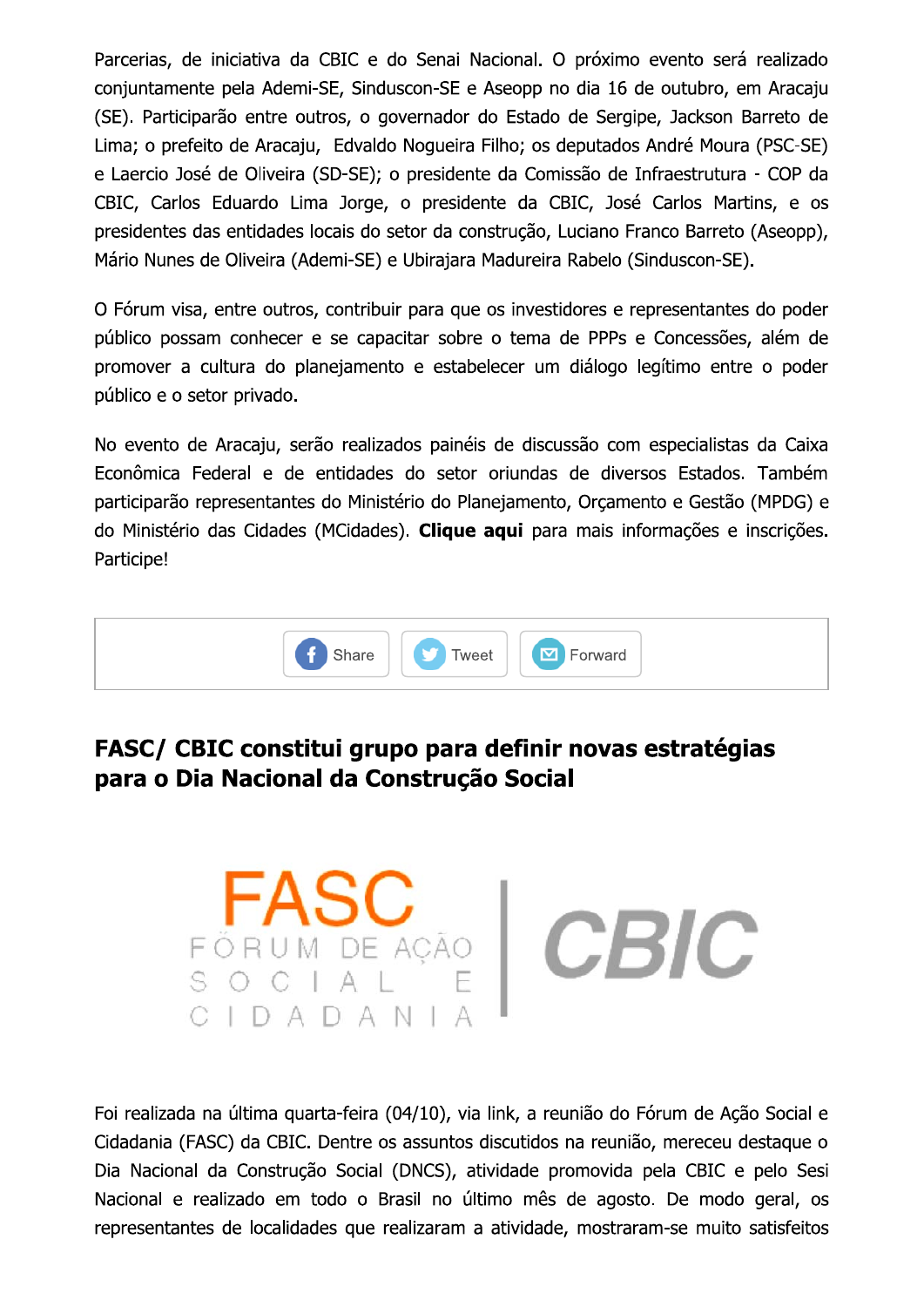com os resultados obtidos: parcerias estabelecidas, número de participantes e de atendimentos realizados.

Um grupo para pensar novas estratégias para o Dia Nacional foi constituído. Na seguência, também via link, aconteceu a reunião do grupo CBIC Jovem para discutir as próximas etapas do projeto que é correalizado pelo SESI Nacional. Durante a reunião os jovens apresentaram um breve relato de suas visitas as entidades do setor de suas regiões e confirmaram presença na próxima reunião do grupo que será presencial em Brasília.

A CBIC reforça o pedido às entidades patronais que possuem jovens participando do projeto que providenciem suas passagens e hospedagens de modo a permitir a continuidade da participação do mesmo nas atividades promovidas pela CBIC. A próxima reunião do FASC está programada para ocorrer de forma presencial no dia 19 de outubro na sede da CBIC, em Brasília.



### Fortaleza sedia o InovaConstruir Experience 2017 no próximo mês de novembro



Com o objetivo de aproximar a indústria da construção de ideias e técnicas construtivas inovadoras e boas práticas, o Sinduscon-CE realiza nos dias 7 e 8 de novembro, em Fortaleza (CE), o InovaConstruir Experience 2017. Em sua segunda edição, o evento visa também promover o encontro de startups, pesquisadores, grandes empresários do setor, presidentes do Sinduscons, entidades e investidores. A partir dessas aproximações, fazer com que a inovação paute a agenda da indústria da construção anualmente, e que, com isso, o setor lidere um novo ciclo de desenvolvimento econômico e social do Ceará e do Brasil.